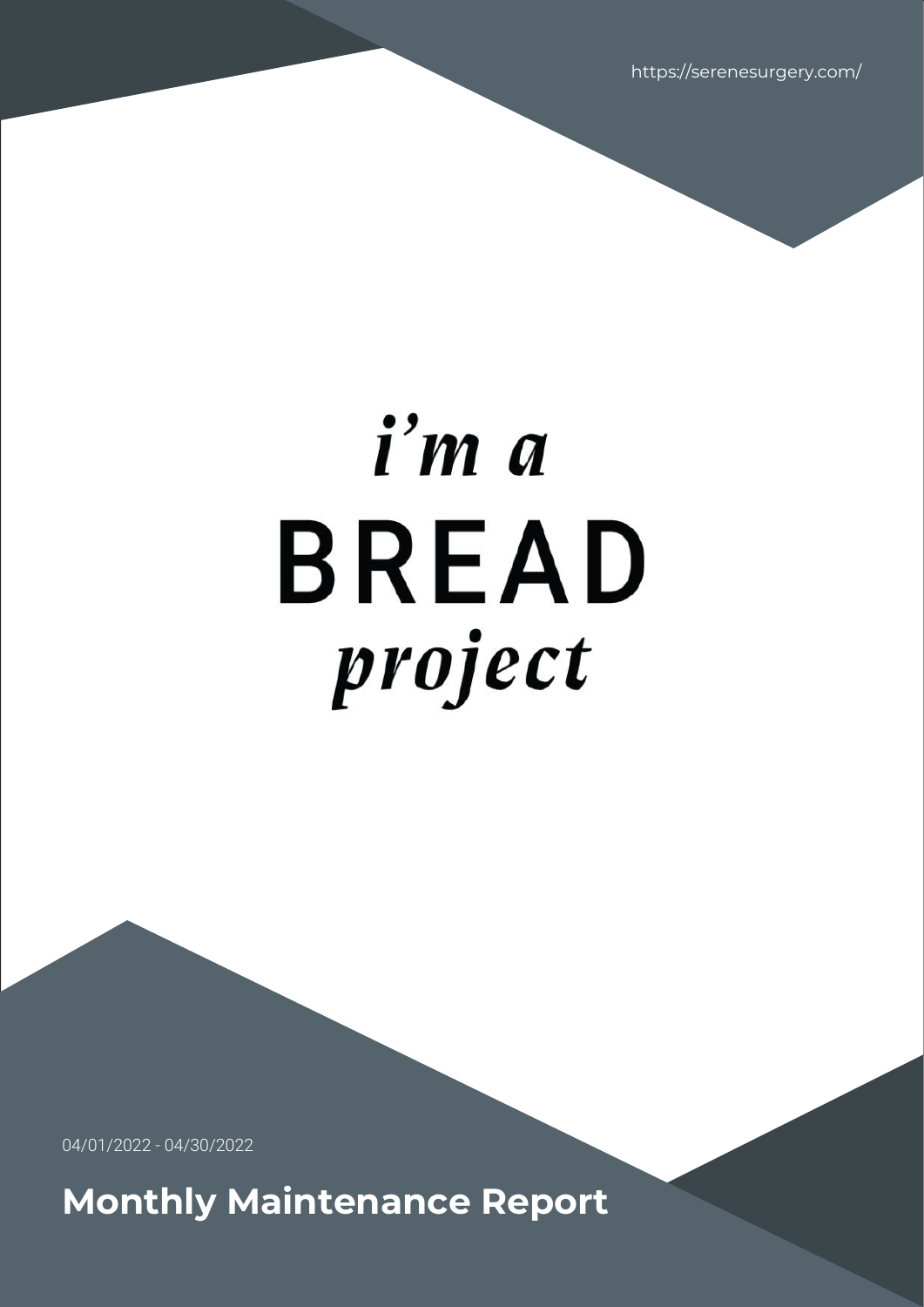# **BREAD**

At BREAD, we protect and maintain your website so that you and your business can win. As a business owner, you have too much on your plate to waste time concerned with whether-or-not your site is functioning properly. Time is precious and our maintenance can give you the peace of mind you need to focus on your business.

The following maintenance report contains the data from key categories relevant to website operation and performance. With your current PLUS Package subscription, we provide several services in order to maintain stability within your website performance. Within this report, you'll find simplified information about your website's updates, security, history, performance, and analytics that can help you discern where you are and drive your future growth.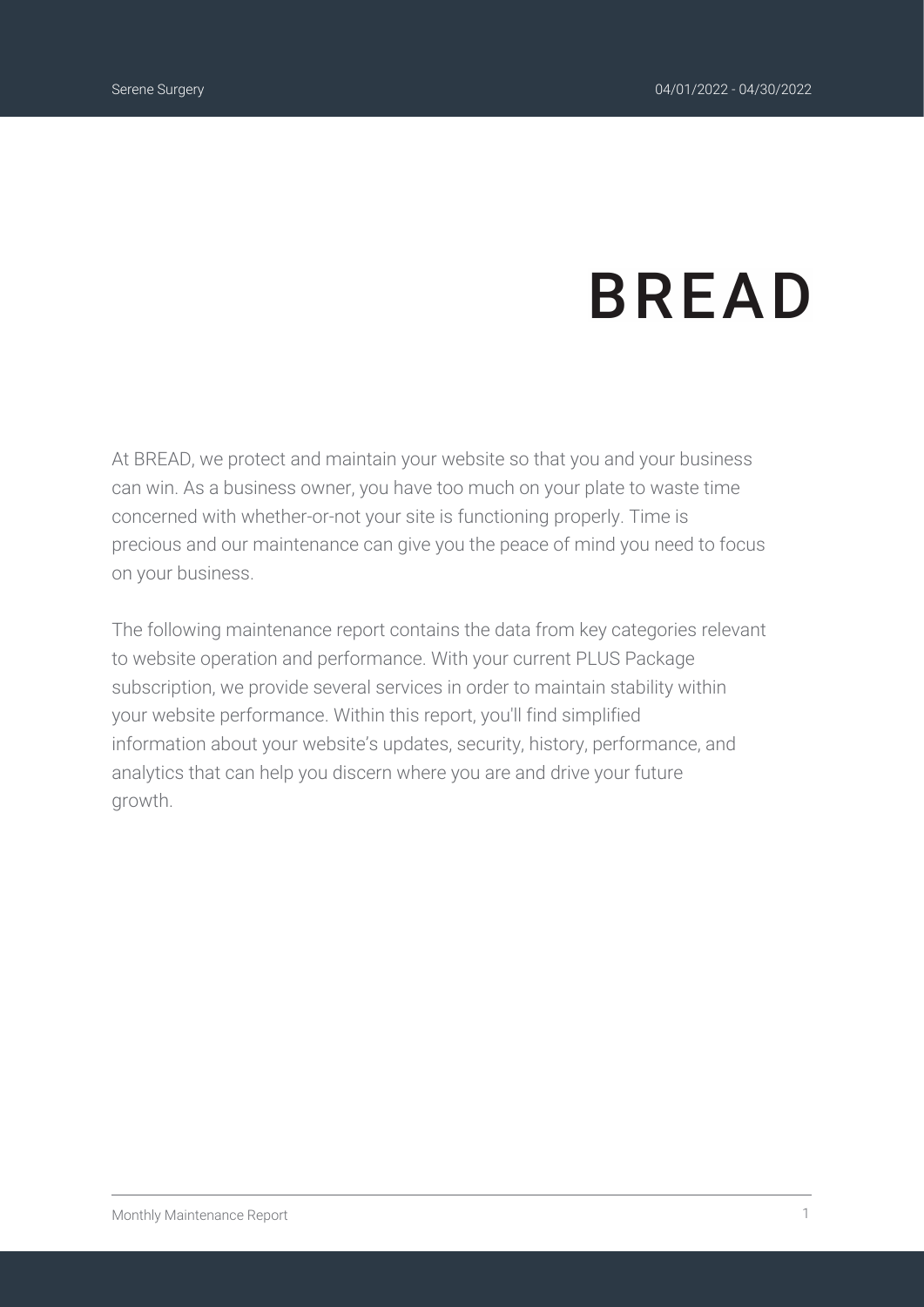## **OVERVIEW**



Website: https://serenesurgery.com/ IP Address: 34.105.30.128 WordPress Version: 5.9.2



#### **BACKUPS**

Backups created: 93; Latest one on: 05/03/2022 12:22



#### **UPDATES**

Updates performed: 3



#### **UPTIME**

Overall uptime: 100.000%



#### **ANALYTICS**

Pageviews: 1036; Site sessions: 557



#### **SECURITY**

Your website is safe



#### **PERFORMANCE**

PageSpeed score: 91; YSlow score: 89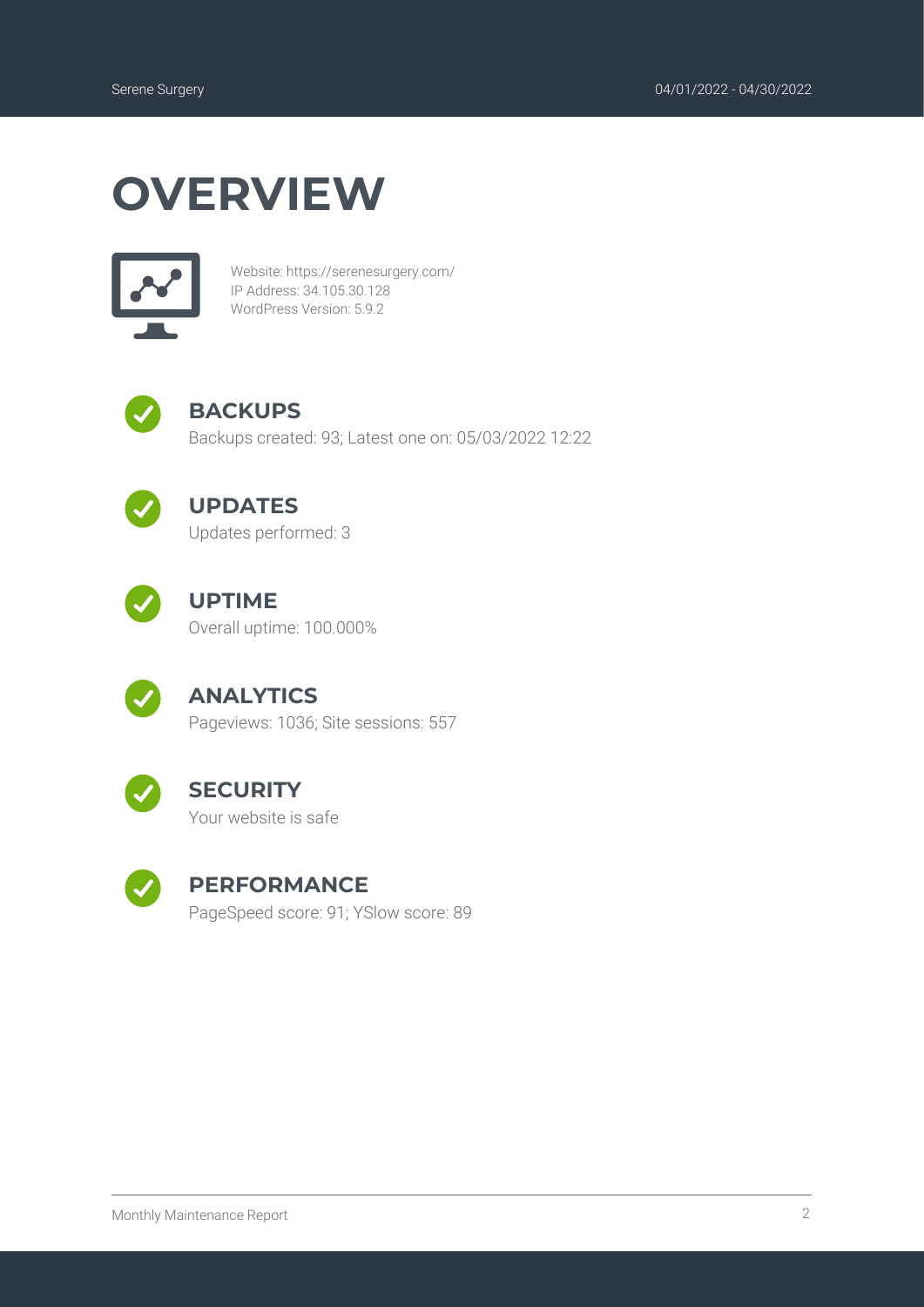

*04/01/2022 to 04/30/2022*

Backups created: **31** Total backups available: **93**

#### LATEST BACKUPS





Backup size 264.54MB

 $\odot$ Published posts 1



WordPress version 5.9.2

Approved comments 1



i,



Active Plugins 12

Monthly Maintenance Report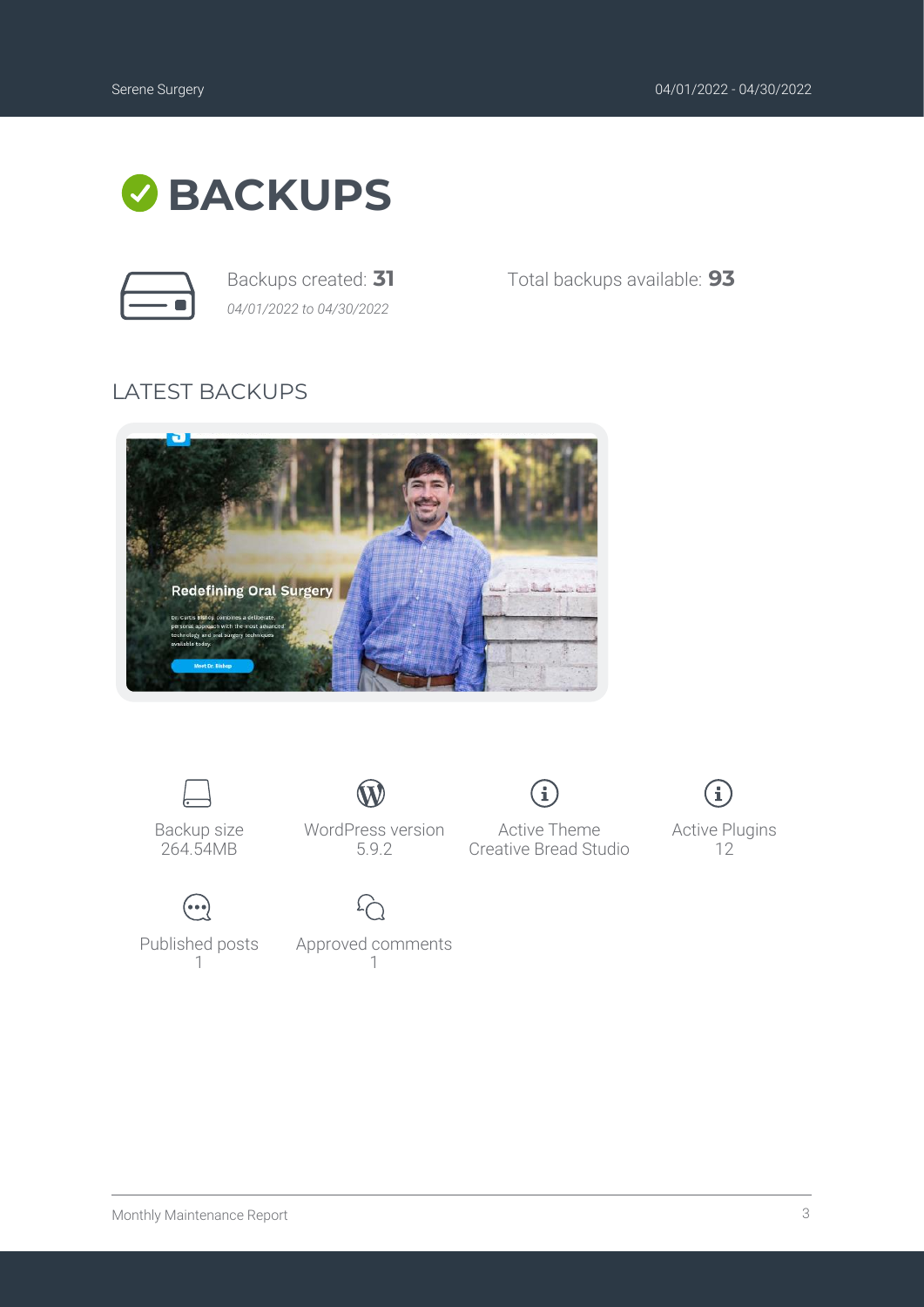### **UPDATES**



Total updates performed: **3** *04/01/2022 to 04/30/2022*

#### OVERVIEW

Plugin updates

**2**

Theme updates

#### UPDATES HISTORY

| Plugin name | <b>Plugin version</b>       |  | Date |            |
|-------------|-----------------------------|--|------|------------|
| Yoast SEO   | $18.2 \rightarrow 18.5.1$   |  |      | 04/08/2022 |
| WPForms     | $1.7.2.2 \rightarrow 1.7.3$ |  |      | 04/08/2022 |

**1**

| Theme name | Theme version        |     | Date       |
|------------|----------------------|-----|------------|
| Divi       | $4.14.8 \rightarrow$ | 417 | 04/08/2022 |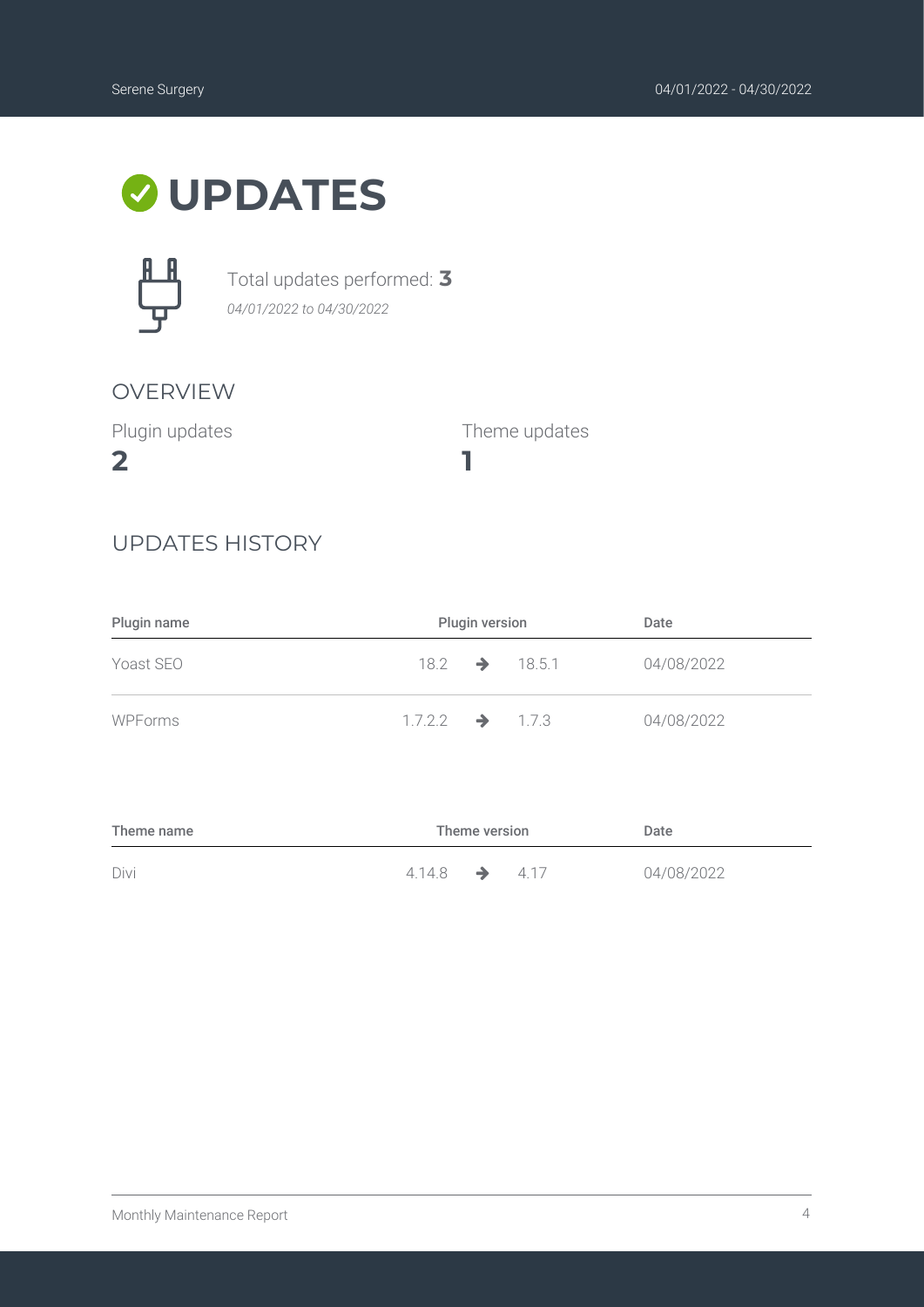## **UPTIME**



Up for: **60d 8h** Overall Uptime: **100.000%**

#### OVERVIEW

last 24 hours

**100%**

**100%** last 7 days last 30 days

**100%**

#### UPTIME HISTORY

| Event | Date       | Reason | Duration |
|-------|------------|--------|----------|
| UP    | 03/01/2022 | $\sim$ | 60d 8h   |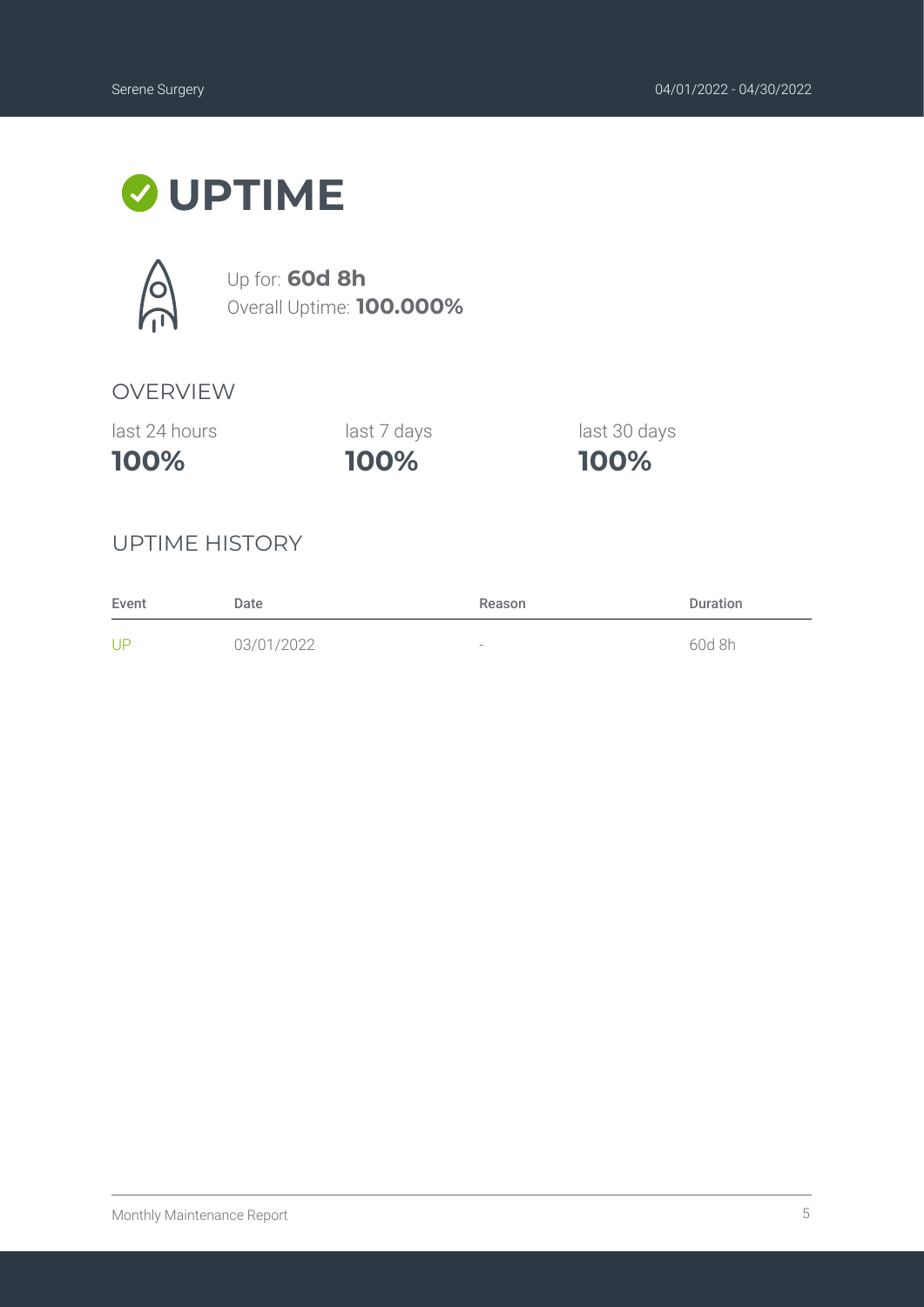



Traffic up by: **13%** *04/01/2022 to 04/30/2022*

#### OVERVIEW





**01m:16s** Session duration  $-19%$ 

#### SESSIONS

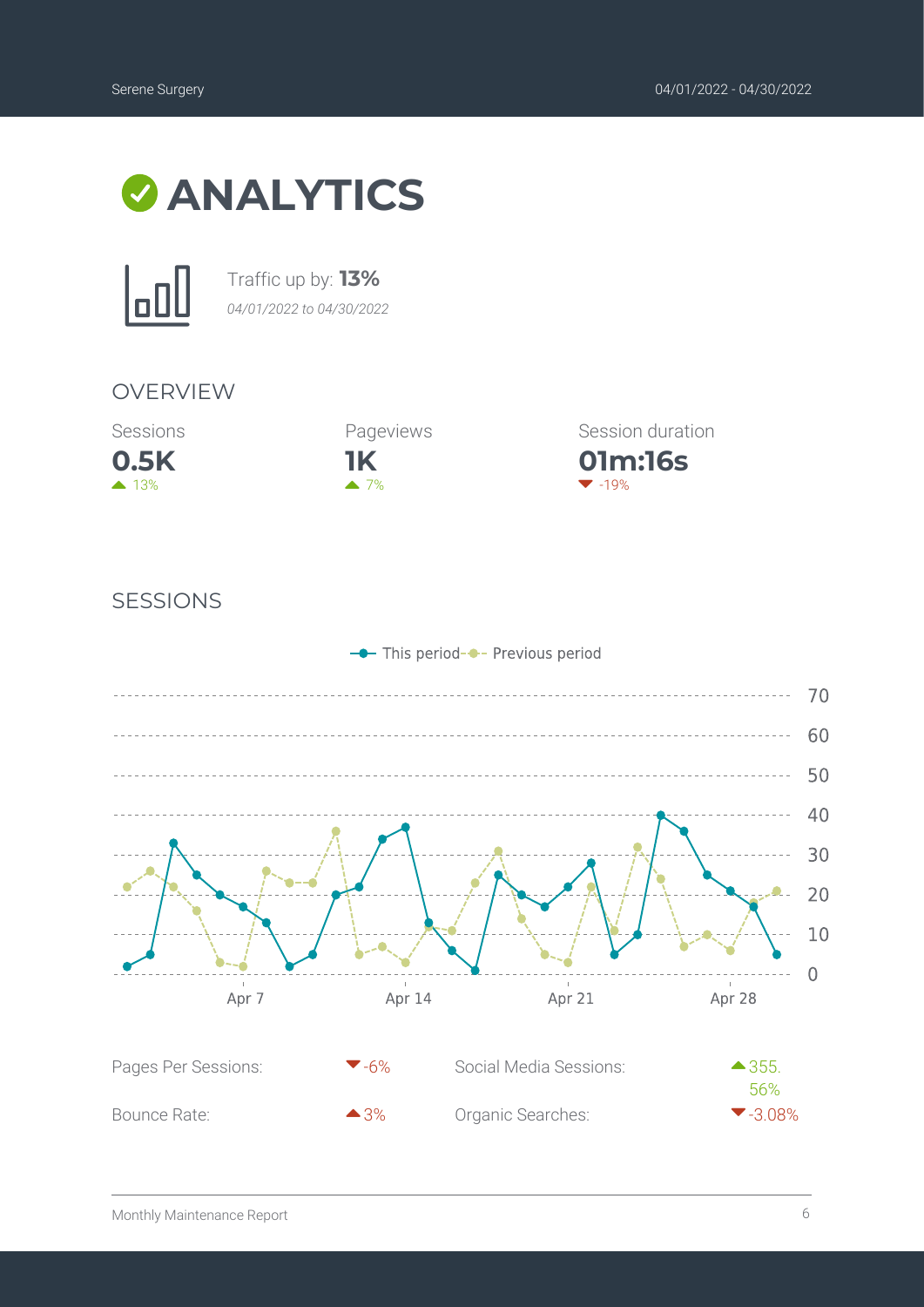| <b>Referrers</b>     | <b>Sessions</b> |
|----------------------|-----------------|
| google               | 271             |
| (direct)             | 129             |
| m.facebook.com       | 81              |
| I.facebook.com       | 18              |
| bing                 | 17              |
| Countries            | <b>Sessions</b> |
| <b>United States</b> | 530             |
| (not set)            | 6               |
| Philippines          | 5               |
| China                | 5               |

Ireland 4

| Pages                  | Sessions |
|------------------------|----------|
|                        | 521      |
| /services/             | 127      |
| /meet-dr-bishop/       | 107      |
| /career-opportunities/ | 74       |
| /contact-us/           | 73       |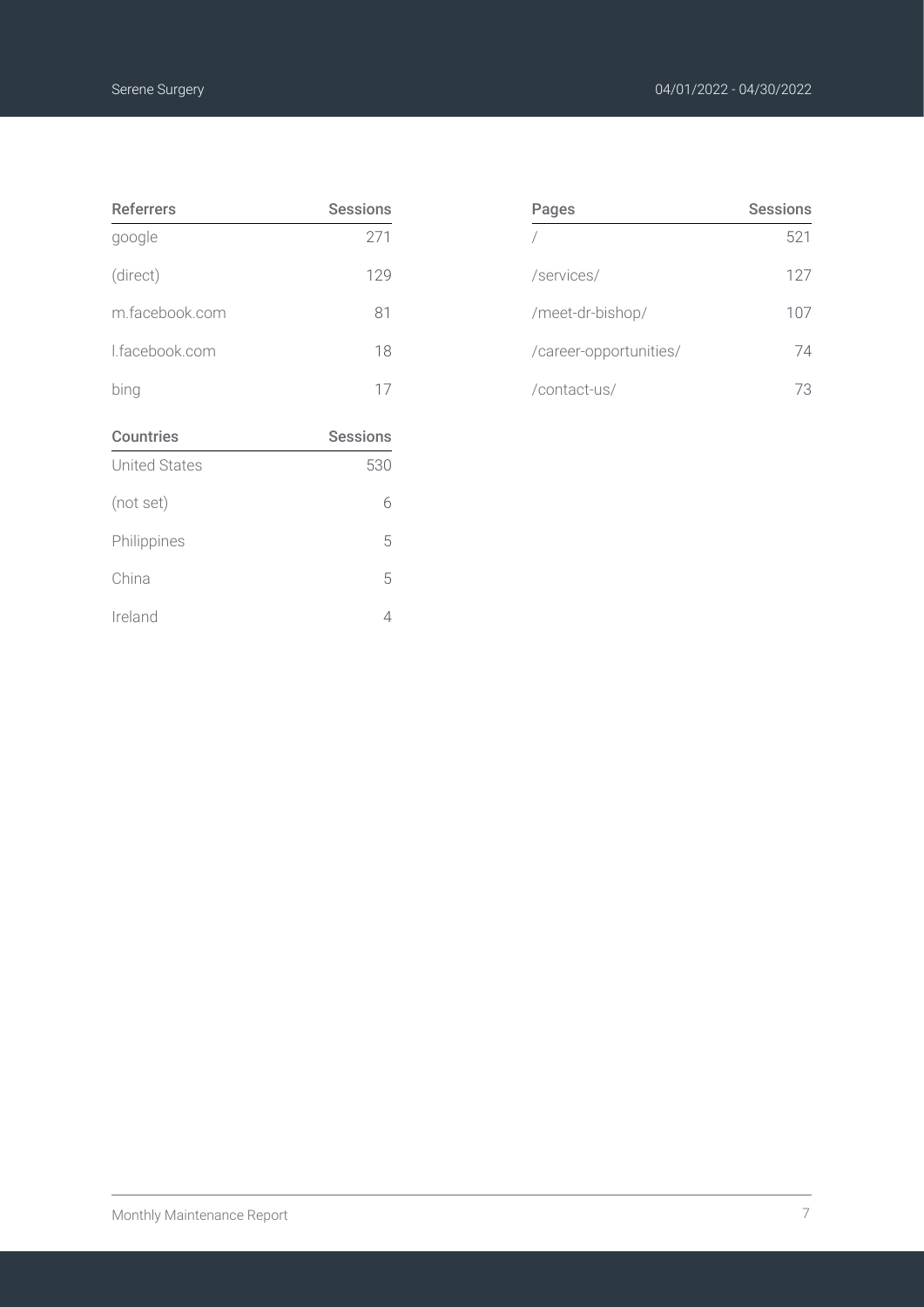# **SECURITY**



Total security checks: **30** *04/01/2022 to 04/30/2022*

#### MOST RECENT SCAN

*04/30/2022*

Status: Clean

| Malware: Clean | Web Trust: Clean | Vulnerabilities: 0 |  |
|----------------|------------------|--------------------|--|

#### SECURITY SCAN HISTORY (1/3)

| Date            | <b>Malware</b> | <b>Vulnerabilities</b> | <b>Web Trust</b> |
|-----------------|----------------|------------------------|------------------|
| 04/30/2022 8:03 | Clean          | Clean                  | Clean            |
| 04/29/2022 7:34 | Clean          | Clean                  | Clean            |
| 04/28/2022 7:31 | Clean          | Clean                  | Clean            |
| 04/27/2022 7:35 | Clean          | Clean                  | Clean            |
| 04/26/2022 6:03 | Clean          | Clean                  | Clean            |
| 04/25/2022 3:30 | Clean          | Clean                  | Clean            |
| 04/24/2022 2:07 | Clean          | Clean                  | Clean            |
| 04/23/2022 8:05 | Clean          | Clean                  | Clean            |
| 04/22/2022 7:31 | Clean          | Clean                  | Clean            |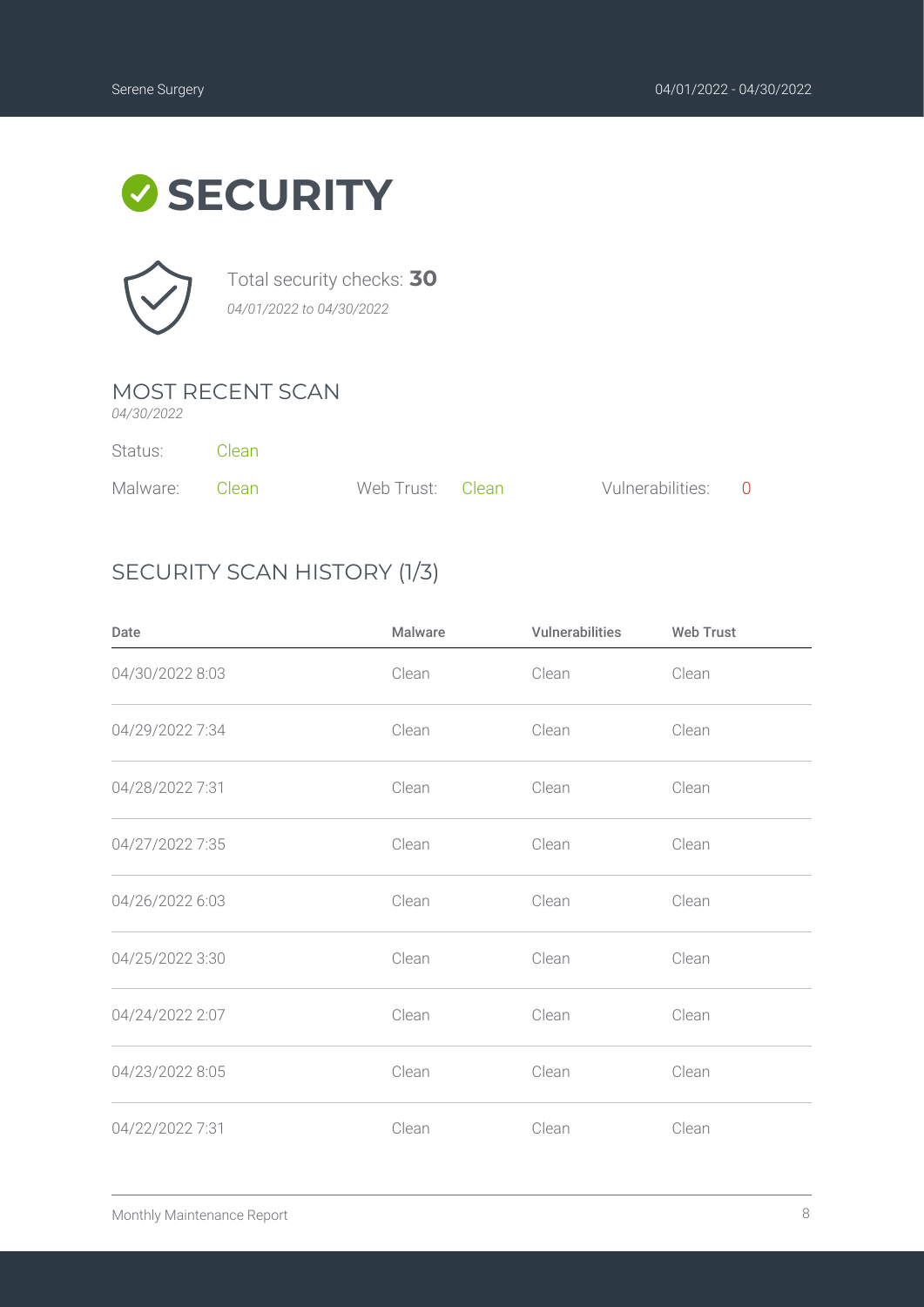#### SECURITY SCAN HISTORY (2/3)

| Date             | <b>Malware</b> | Vulnerabilities | <b>Web Trust</b> |
|------------------|----------------|-----------------|------------------|
| 04/21/2022 7:33  | Clean          | Clean           | Clean            |
| 04/20/2022 0:35  | Clean          | Clean           | Clean            |
| 04/19/2022 8:01  | Clean          | Clean           | Clean            |
| 04/18/2022 7:06  | Clean          | Clean           | Clean            |
| 04/17/2022 5:44  | Clean          | Clean           | Clean            |
| 04/16/2022 12:06 | Clean          | Clean           | Clean            |
| 04/15/2022 3:13  | Clean          | Clean           | Clean            |
| 04/14/2022 8:08  | Clean          | Clean           | Clean            |
| 04/13/2022 4:36  | Clean          | Clean           | Clean            |
| 04/12/2022 3:45  | Clean          | Clean           | Clean            |
| 04/11/2022 6:45  | Clean          | Clean           | Clean            |
| 04/10/2022 4:02  | Clean          | Clean           | Clean            |
| 04/09/2022 2:05  | Clean          | Clean           | Clean            |
| 04/08/2022 7:32  | Clean          | Clean           | Clean            |
| 04/07/2022 4:13  | Clean          | Clean           | Clean            |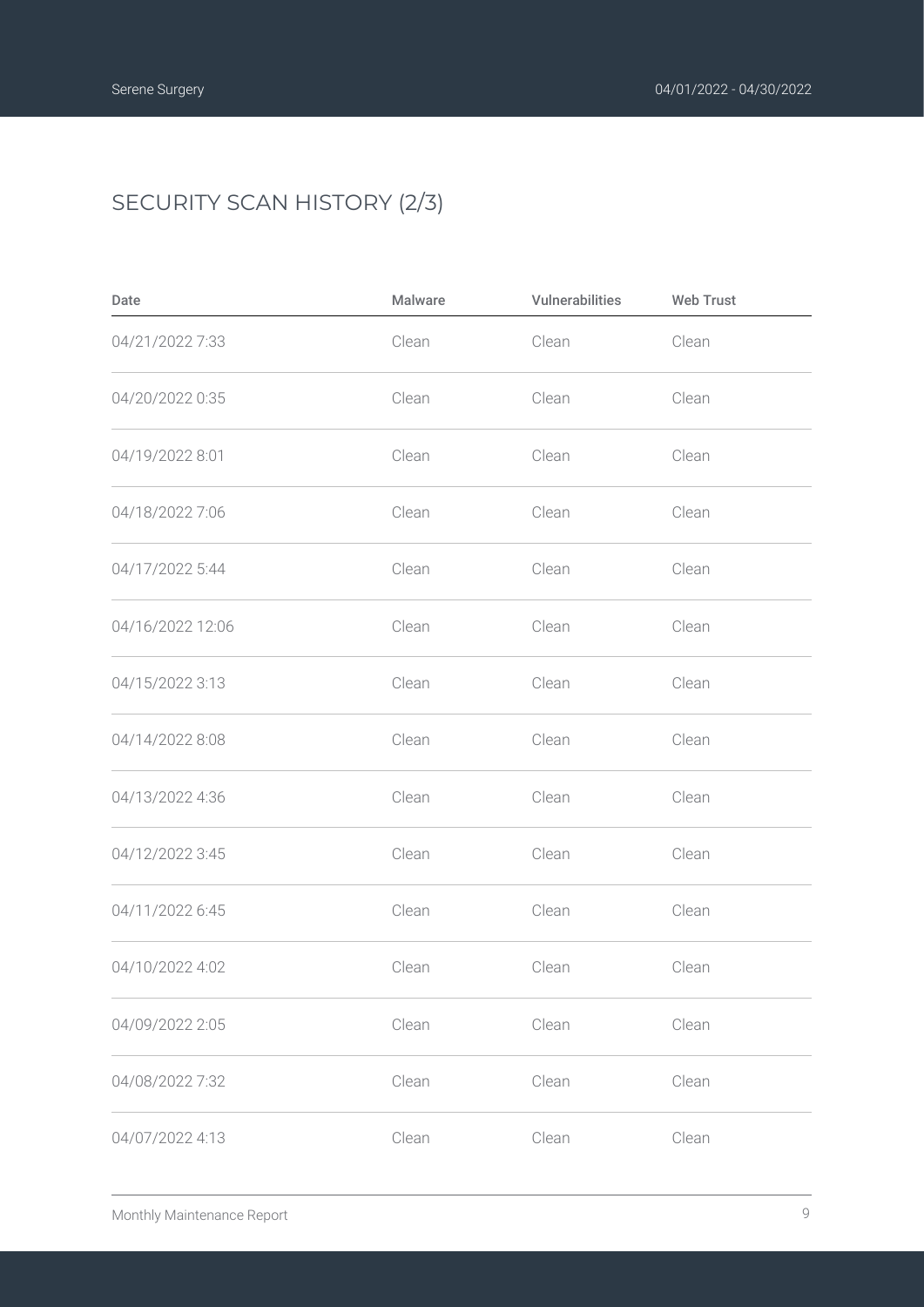#### SECURITY SCAN HISTORY (3/3)

| Date            | <b>Malware</b> | <b>Vulnerabilities</b> | <b>Web Trust</b> |
|-----------------|----------------|------------------------|------------------|
| 04/06/2022 8:05 | Clean          | Clean                  | Clean            |
| 04/05/2022 7:33 | Clean          | Clean                  | Clean            |
| 04/04/2022 8:05 | Clean          | Clean                  | Clean            |
| 04/03/2022 7:30 | Clean          | Clean                  | Clean            |
| 04/02/2022 7:34 | Clean          | Clean                  | Clean            |
| 04/01/2022 5:08 | Clean          | Clean                  | Clean            |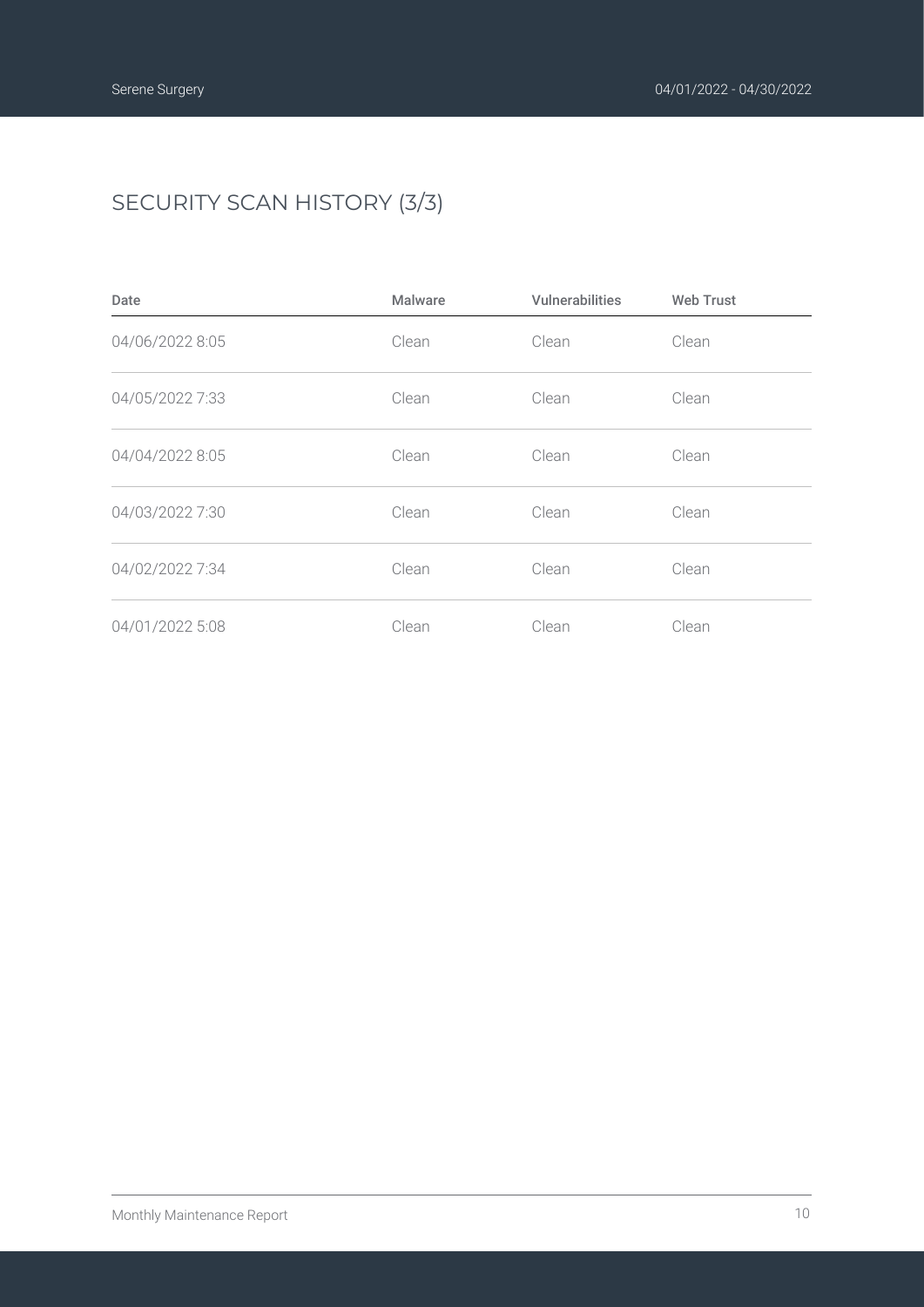# *O* PERFORMANCE



Total performance checks: **30** *04/01/2022 to 04/30/2022*

MOST RECENT SCAN *04/30/2022*

PageSpeed Grade

**A (91%) B (89%)** Previous check: 91%

PERFORMANCE OVERVIEW

|                |              | - PageSpeedGrade - YSlowGrade |                |     |
|----------------|--------------|-------------------------------|----------------|-----|
|                |              |                               |                | 100 |
|                |              |                               |                | 90  |
|                |              |                               |                | 80  |
|                |              |                               |                | 70  |
|                |              |                               |                | 60  |
|                |              |                               |                | 50  |
|                |              |                               |                | 40  |
|                |              |                               |                | 30  |
|                |              |                               |                | 20  |
|                |              |                               |                | 10  |
| $\blacksquare$ | $\mathbf{1}$ | $\blacksquare$                | $\blacksquare$ |     |
| Apr 4          | Apr 11       | Apr 18                        | Apr 25         |     |

YSlow Grade

Previous check: 89%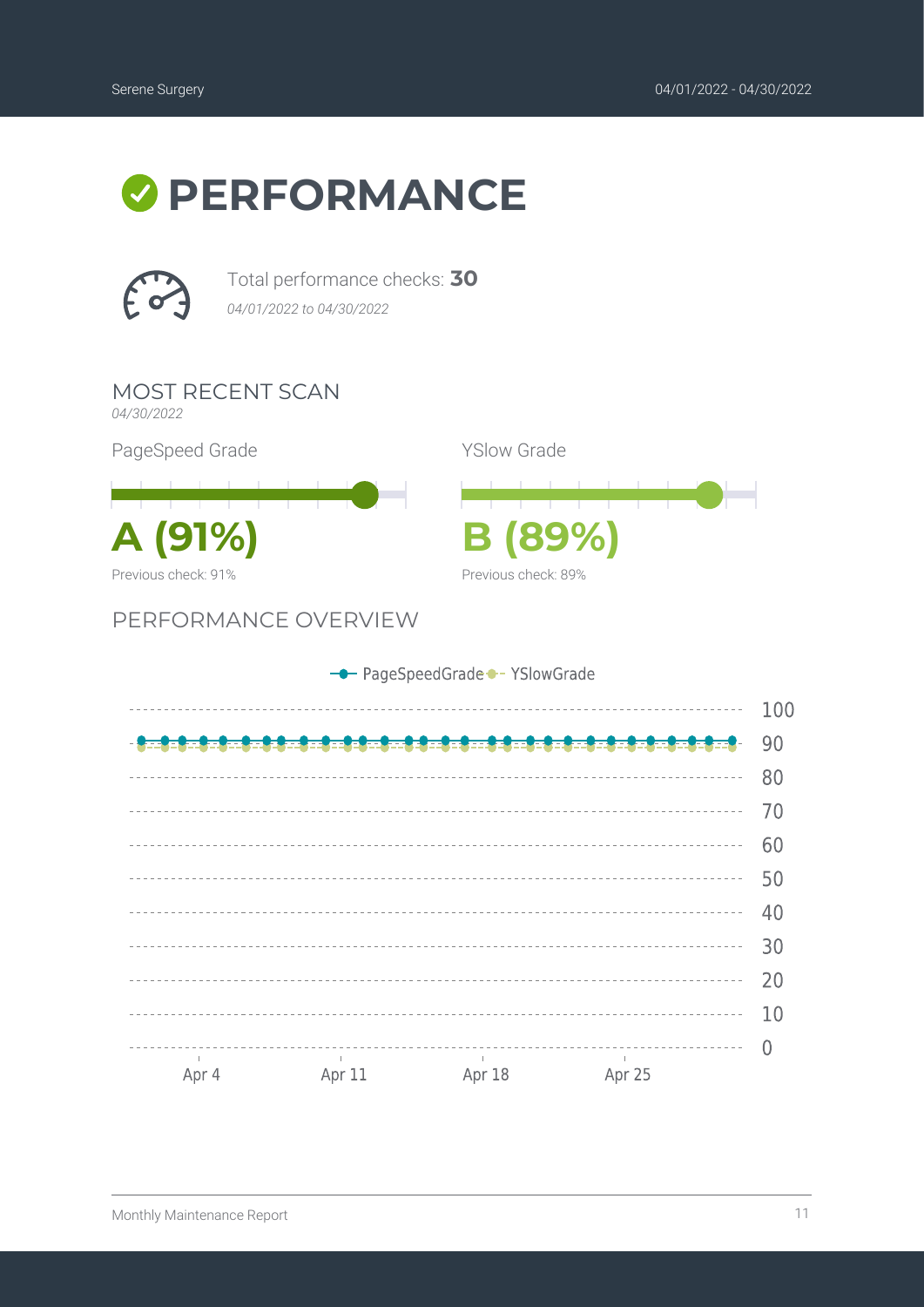#### PERFORMANCE HISTORY (1/2)

| Date             | Load time | PageSpeed | YSlow   |
|------------------|-----------|-----------|---------|
| 04/30/2022 07:08 | 0.60s     | A (91%)   | B (89%) |
| 04/29/2022 03:39 | 0.61s     | A (91%)   | B (89%) |
| 04/28/2022 07:36 | 0.63s     | A (91%)   | B (89%) |
| 04/27/2022 07:35 | 0.72s     | A (91%)   | B (89%) |
| 04/26/2022 06:37 | 0.70s     | A (91%)   | B (89%) |
| 04/25/2022 08:05 | 0.67s     | A (91%)   | B (89%) |
| 04/24/2022 07:51 | 0.57s     | A (91%)   | B (89%) |
| 04/23/2022 07:40 | 0.57s     | A (91%)   | B (89%) |
| 04/22/2022 04:48 | 0.61s     | A (91%)   | B (89%) |
| 04/21/2022 05:16 | 0.64s     | A (91%)   | B (89%) |
| 04/20/2022 08:16 | 0.64s     | A (91%)   | B (89%) |
| 04/19/2022 05:05 | 0.96s     | A (91%)   | B (89%) |
| 04/18/2022 10:46 | 0.81 s    | A (91%)   | B (89%) |
| 04/17/2022 14:32 | 0.62s     | A (91%)   | B (89%) |
| 04/16/2022 03:42 | 0.59s     | A (91%)   | B (89%) |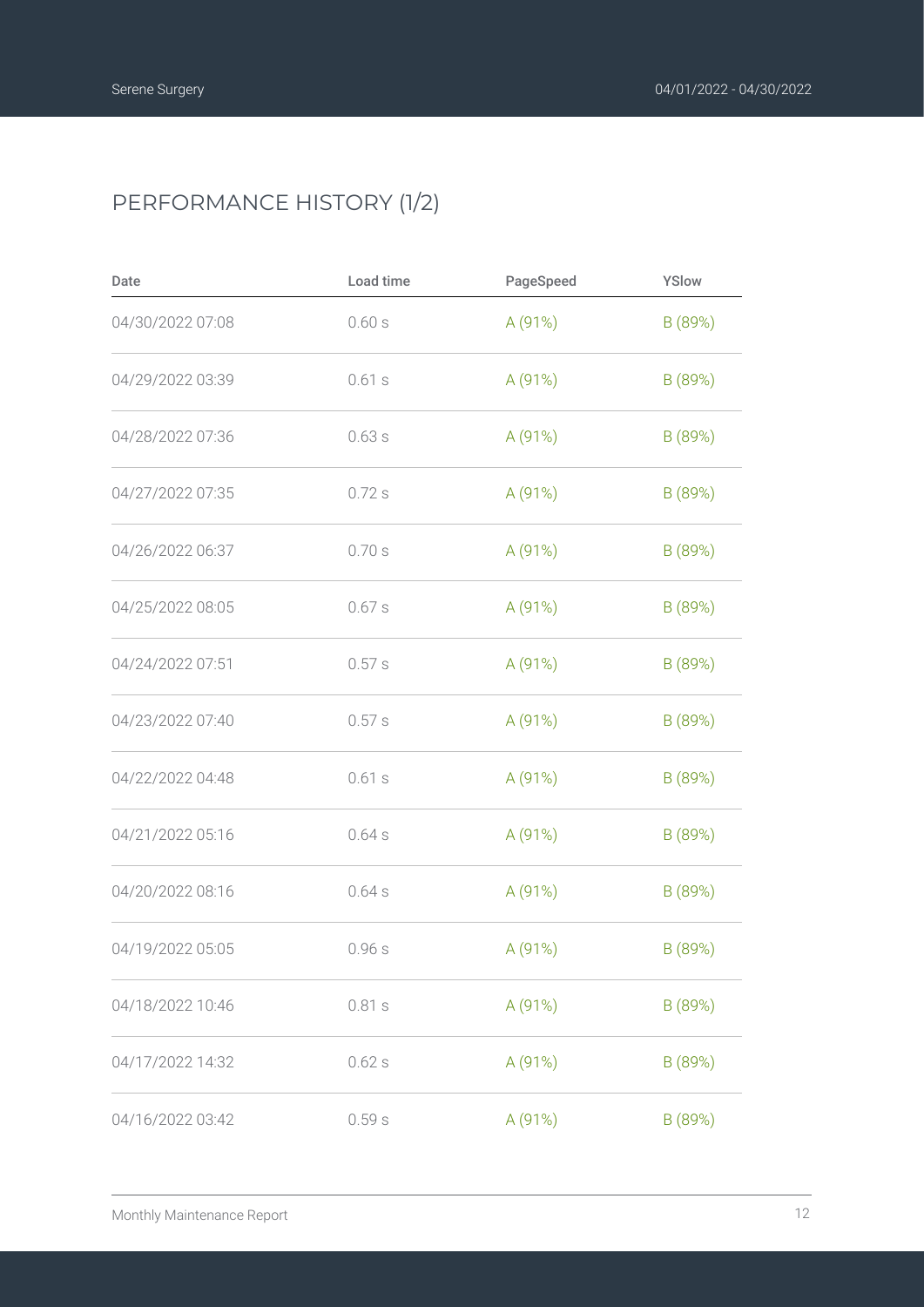#### PERFORMANCE HISTORY (2/2)

| Date             | Load time | PageSpeed | YSlow   |
|------------------|-----------|-----------|---------|
| 04/15/2022 01:41 | 0.69s     | A (91%)   | B (89%) |
| 04/14/2022 08:22 | 0.63s     | A (91%)   | B (89%) |
| 04/13/2022 03:42 | 0.69s     | A (91%)   | B (89%) |
| 04/12/2022 01:49 | 0.67s     | A (91%)   | B (89%) |
| 04/11/2022 08:03 | 0.62s     | A (91%)   | B (89%) |
| 04/10/2022 06:03 | 0.57s     | A (91%)   | B (89%) |
| 04/09/2022 04:01 | 0.65s     | A (91%)   | B (89%) |
| 04/08/2022 01:13 | 0.76s     | A (91%)   | B (89%) |
| 04/07/2022 08:05 | 0.73s     | A (91%)   | B (89%) |
| 04/06/2022 07:32 | 0.76s     | A (91%)   | B (89%) |
| 04/05/2022 04:21 | 0.71 s    | A (91%)   | B (89%) |
| 04/04/2022 05:17 | 0.82s     | A (91%)   | B (89%) |
| 04/03/2022 04:04 | 0.61s     | A (91%)   | B (89%) |
| 04/02/2022 07:35 | 0.61s     | A (91%)   | B (89%) |
| 04/01/2022 03:43 | 0.80s     | A (91%)   | B (89%) |